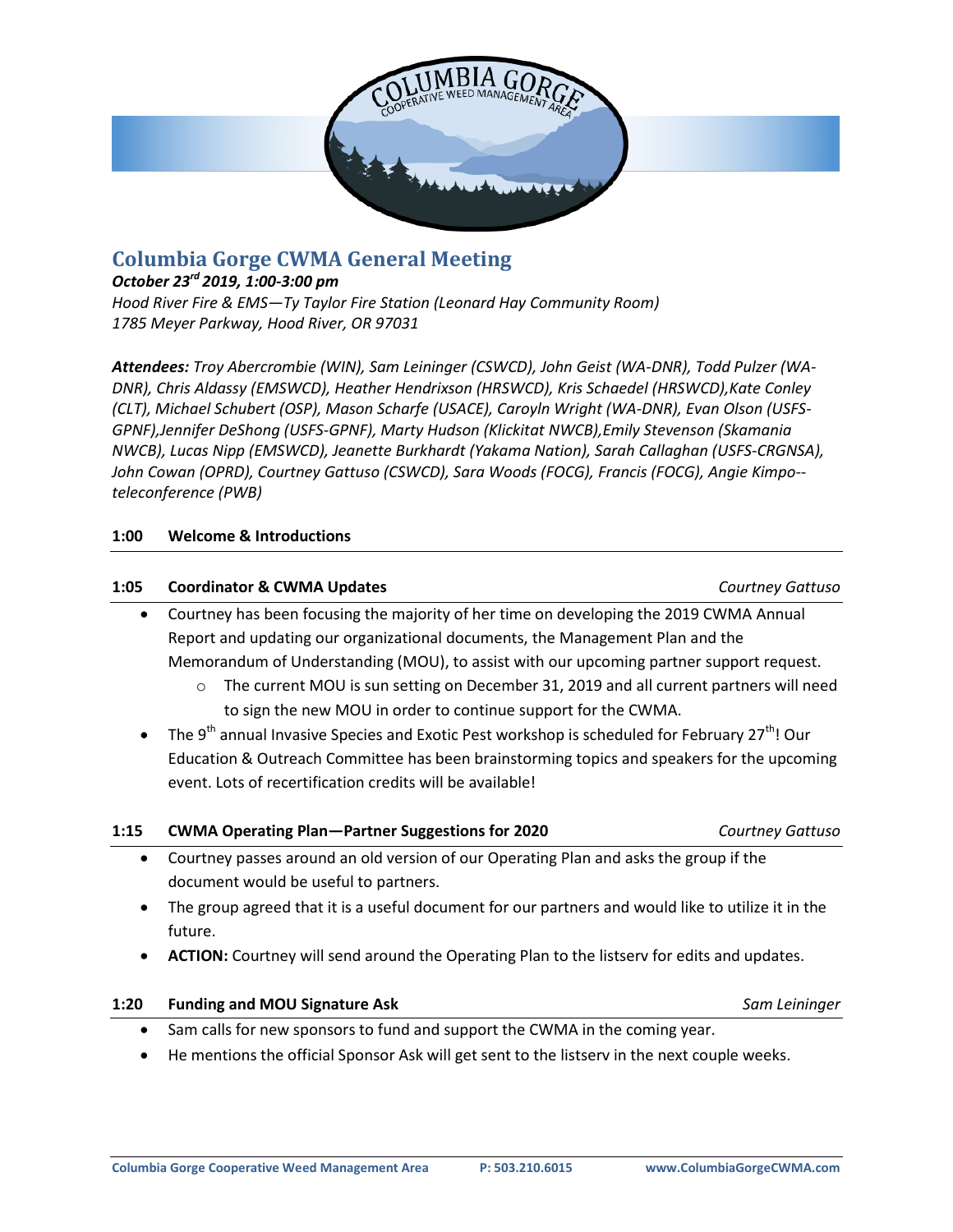#### **1:25 2020 CWMA Election** *Courtney Gattuso*

- To allow for new participation on our Steering Committee, the CWMA will start holding "official" elections each fall. Courtney announces the available positions and asks the group if there's any outside interest to serve on our Steering Committee.
	- o Angie showed interest if no one else if interested in serving.
- All current Steering members are still interested in serving in their roles for the coming year and were re-elected for 2020!
	- o Emily and Marty WA Representatives
	- o Christina and Lucas OR Representatives
	- $\circ$  Education and Outreach Committee will elect their new Chair at the next meeting; Steering will elect new Co-Chairs at the next Steering meeting.

#### **1:35 Partner Discussion & Updates** *All*

#### **Troy Abercrombie—Western Invasives Network**

- o Troy, our new WIN Coordinator, introduces himself to the group.
- o WIN is the umbrella organization that oversees the CWMAs in the region.
- $\circ$  CGCWMA and 4CCWMA have set the bar pretty high for CWMAs and he hopes to see encourage other CWMAs to implement our practices.

### **John and Todd—WA Department of Natural Resources**

- o WADNR staff is mainly focuses on invasive spartina sp., knotweed, and flowering rush for weed control.
- **Chris Aldassy—East Multnomah SWCD**
	- o Working on Sandy River knotweed treatments and fall garlic mustard work.
	- o They are finding more false brome in the Sandy Basin.
	- o Treating small EDRR patches--goatsrue (one population) and impatiens bicolor (two populations found in North America, one in Corbett)
	- o Lots of blackberry in the burn area!
- **Sarah Callaghan—USFS-CRGNSA**
	- $\circ$  Been doing some restoration work with Skamania county on butterfly bush.
	- o CWMA Field Day was successful--Dominic Maze pointed out some rare plants and new invasives in the burn area, including invasive cherry tree.
	- o FOCG Stewardship Program has been doing ton of work in the burn area!
- **Heather and Kris—Hood River SWCD**
	- o Puncturevine control is the main focus this time of year.
	- $\circ$  They received 3 years of funding for garlic mustard work through retained receipts!
- **Jeanette Burkhardt—Yakama Nation**
	- $\circ$  Restoration project at mouth of White Salmon—sediment came done from dam breech, vegetation is coming back, finding false indigo and other weeds like rush skeletonweed and cereal ryegrass is a new one (under monitoring).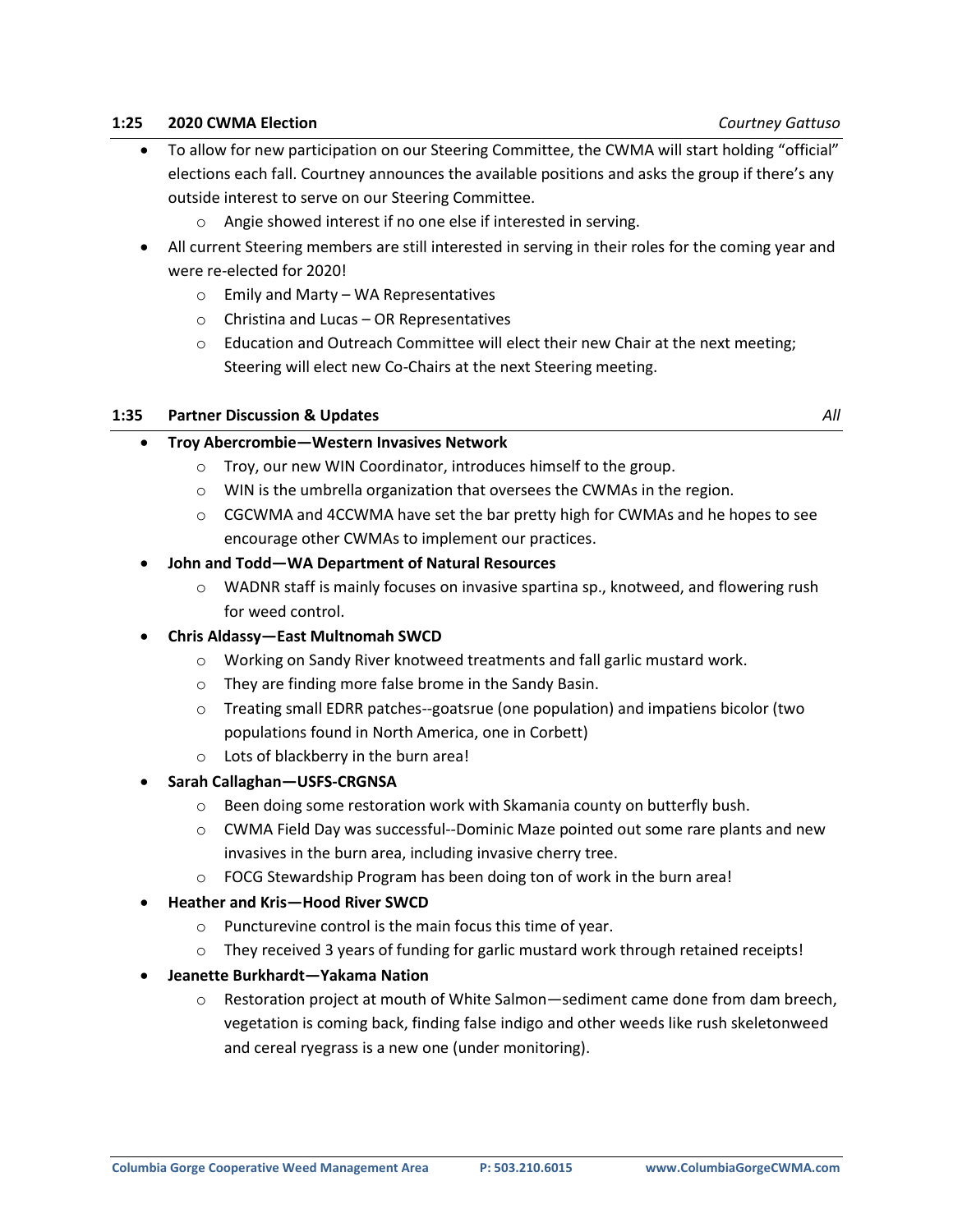- o Northwest Park upstream on White Salmon River—cabin owners want to be stewards! Regular weed pull interest, want to put up interpretive signage and bootbrushes at the park.
- o Working on Dyer's greenwood control, only one population known in WA.
- $\circ$  Tree of heaven proposal with PSU students, working with Shawna Bautista to gather data to hopefully fund a tree of heaven removal project—encourages the group to assist and join their efforts.
- **Sara and Francis—Friends of the Columbia Gorge**
	- o Working on yellow starthistle with Marty at Klickitat.
	- o Continuing blackberry removal and bull frog removal at their Turtle Haven preserve.
- **Angie Kimpo—Portland Water Bureau**
	- $\circ$  She is concerned about mountain bikers as weed vectors along the Sandy Ridge Bike Trail System—just south of the Bull Run Watershed.
- **Kate Conley—Columbia Land Trust**
	- o Rush skeletonweed control in The Dalles is really concerning; might need to reach out to Wasco County folks, asks the group for suggestions and or coordination efforts.
	- o Emily with Skamania has been spraying indigo bush on Pierce Island; it's been a coordinated effort with a grant from WSDA to do treatments, making good progress.
- **Mike Schubert—Oregon State Parks**
	- o Primary focus areas are Cascade Locks and The Dalles.
	- $\circ$  Work with contractors to do weed control efforts, blackberry work at a lot of their parks, focusing on high use recreation areas.
	- $\circ$  They have spent a lot of funding on tree of heaven management and will continue to do so.

### **Mason Scharfe –US Army Corps of Engineers (Bonneville)**

- o Indigo bush work with Skamania County at Bonneville Dam.
- o Knapweed populations have been knocked way down by Skamania County.
- o Removed 6 puncturevine plants at the Dam recently.
- **Evan Olson—USFS Mt. Adams/Gifford Pinchot**
	- $\circ$  Spring and summer control work with Jennifer, working on both geraniums on Lewis River, along with thorough surveys of geraniums.
	- o Found a patch of Ranunculus and other yard weeds popping up in Gifford Pinchot NF.
- **Jennifer DeShong—USFS Gifford Pinchot National Forest**
	- o Carol Chandler recently retired; there hasn't been anyone to "coordinate" things.
	- o Jennifer plans to retire herself in December, trying to work out those details.
- **Marty Hudson—Klickitat County NWCB**
	- $\circ$  Lowest part of flowering rush population is above John Day Dam—continuing to treat it, but it's not looking great.
	- o Puncturevine control has seemed pretty effective.
	- o Been working with Dirt Huggers on decontamination, lots of weeds are popping up from soil hauls and deliveries.